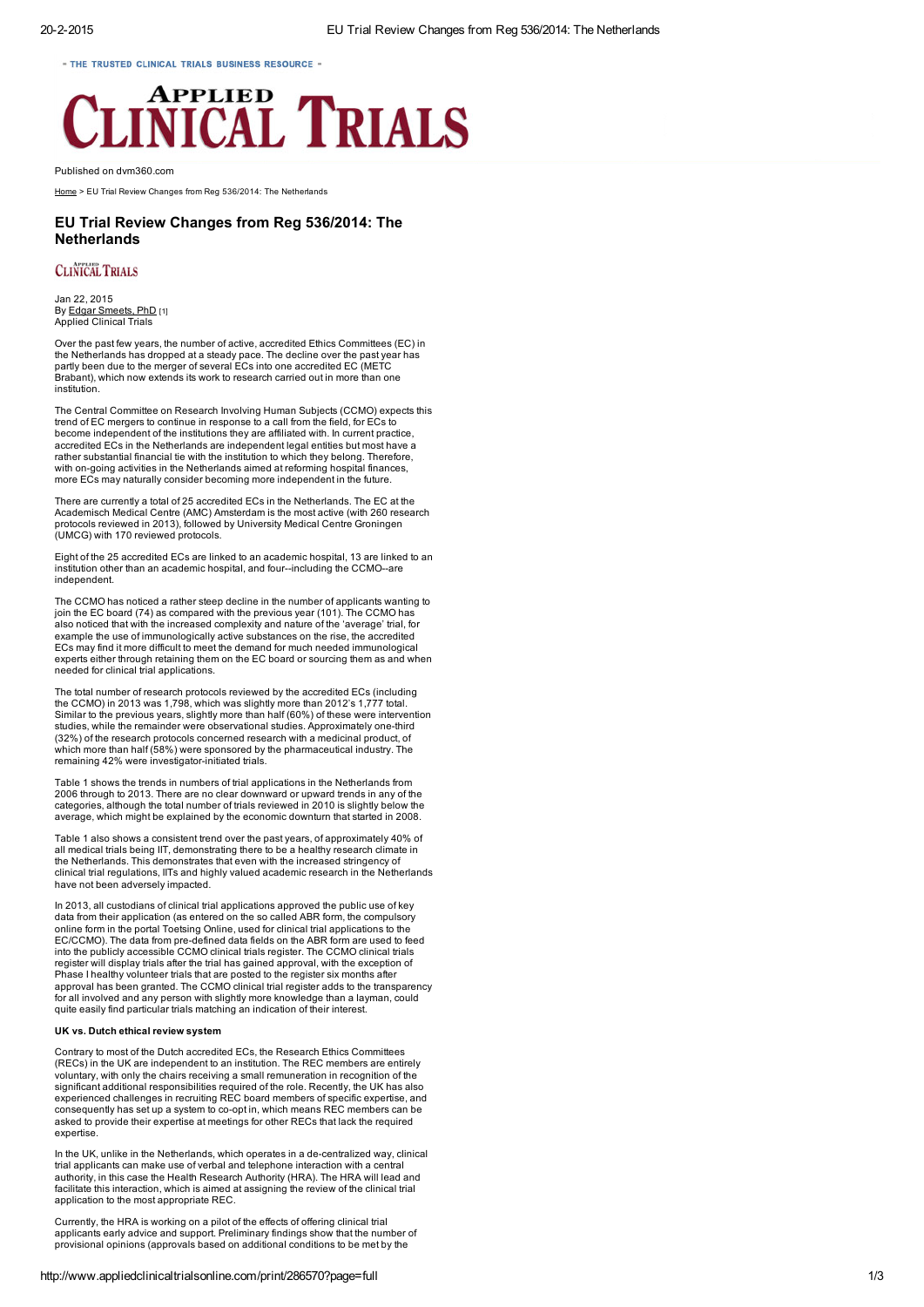applicant) being issued by RECs has fallen and approval timelines have improved.

#### Effect of EU Clinical Trial Regulation

It is too early to give specifics, but Regulation 536/2014, the new European Clinical Trial Regulation, will have profound consequences for the CCMO to deal with. It is clear that if the Netherlands would like to remain an attractive country for international biomedical research, it needs to change its review system. With its accredited ECs reviewing research protocols in a de-centralized way, the Netherlands clearly have differed from other EU Member States.

Centralizing the ethics review to only one central accredited EC, equipped with a few specialized 'chambers', could be an option. But in this scenario, the research community will lack its current option to be in contact with the often very experienced accredited ECs secretaries, to streamline an upcoming application, and of all stakeholders this might hit the academic researchers the hardest.

It is clear to all that Regulation 536/2014 will be beneficial, predominantly for the multinational clinical trials with medicines. However, this sub-set of research<br>comprises only about 10% of all the research projects that the Dutch accredited ECs deal with. It is therefore a matter for further debate, if managing the rest of the research projects should also change, once the new Regulation comes into effect.

Regarding the part I and part II ethics voting mechanisms in Regulations 536/2014<sup>1</sup>, the CCMO has always been of the opinion that science should not be separated from ethics. Therefore, it is and remains opposed to the part I and part II approach, and would like to maintain the system it has in place now, an integrated review. Late in 2013, the CCMO organized several meetings with all Dutch stakeholders. All were of the opinion that (in the future) part I and II should be dealt with by one and the same EC. Also, for the review of national trials, the current system can continue to be used.

For the review of international trials, a new central entity is needed that links in with the EU portal. It is clear that as for all other EU Member States, the Netherlands will soon be changing its review system for clinical trials.

For further information, visit [www.ccmo.nl](http://www.ccmo.nl/) [2]

#### Table 1.

# Table 1. Number of trial applications in The Netherlands - Trends

| Year | <b>Total</b> | Of Which<br>(96) |             |                  |                                            |                 |            |
|------|--------------|------------------|-------------|------------------|--------------------------------------------|-----------------|------------|
|      |              | Multi-Center     | Mono-Center | <b>Medicines</b> |                                            | Non-Medicine    |            |
|      |              |                  |             |                  | Pharma / Biotech /<br>CRO / Devices / nutr | $Other (= 117)$ |            |
| 2006 | 1,851        | 695 (38)         | 1,156 (62)  | 627 (34)         | <b>Unk</b>                                 | <b>Unk</b>      | 1,224(66)  |
| 2007 | 1,827        | 687 (38)         | 1,140(62)   | 614 (34)         | <b>Unk</b>                                 | <b>Unk</b>      | 1,213(66)  |
| 2008 | 1,898        | 705 (37)         | 1,193(63)   | 634 (33)         | <b>Unk</b>                                 | <b>Unk</b>      | 1,264(67)  |
| 2009 | 1,913        | 719 (38)         | 1,194 (62)  | 628 (33)         | <b>unk</b>                                 | unk             | 1,285(67)  |
| 2010 | 1,707        | 639 (38)         | 1,063(62)   | 533 (31)         | 282 (53)                                   | 251(47)         | 1,169(69)  |
| 2011 | 1,827        | 679 (37)         | 1,148(63)   | 584 (30)         | 323 (59)                                   | 225(41)         | 1,279 (70) |
| 2012 | 1,738        | 668 (38)         | 1,070 (62)  | 539 (31)         | 305 (57)                                   | 234(43)         | 1,199(69)  |
| 2013 | 1.798        | 713 (40)         | 1085 (60)   | 571 (32)         | 333 (58)                                   | 238 (42)        | 1,227 (68) |

Rejected trials (non-approvals): 4% in 2011, 2.4% in 2012, 3.4% in 2013 Source: CCMO Annual reports

#### Reference:

 $1$ EU Clinical Trials Regulation – part 1: Changes to the clinical trials approvals process. Jo Burmester. http://www.crgcp.org/content/2014/06/27/eu-clinical-trialsregulation-pa... [3] . Accessed July 30, 2014

Sidebar

More on the CCMO

The Central Committee on Research Involving Human Subjects (CCMO) was established on the basis of section 14 of the Medical Research Involving Subjects Act (WMO Law). The CCMO was created in April 1999 and is based in The Hague, the Netherlands.

### As the body responsible for implementing the WMO Law, the CCMO has a number of legal tasks, which include:

Oversees the operations of accredited ECs, including approval of appointed EC members, their training requirements and ensuring implementation of adequate quality control measures)

Responsible for keeping track of all clinical trial applications reviewed in the Netherlands since 1999. For any trial application being reviewed by an accredited EC, the CCMO serves as the Competent Authority unless the research is in a special<br>field, such as those pre-defined by the CCMO as being within areas of limited expertise. For these types of research the CCMO serves as the reviewing EC and the Ministry of Health functions as the Competent Authority. The CCMO is also the official appeals body in cases of appeal and objections regarding the accredited EC conduct or accredited EC's final decision on a clinical trial application.

Responsible for publishing its Annual Report. This year's annual report, like those from earlier years, is a particularly good read for all involved in the field of clinical research.

The theme of this year's Annual Report from the CCMO is 'The Future of the Dutch Review System' and for the first time in its history, the report features an interview with an international 'colleague' Mrs. Sue Bourne, PhD, Head of Partnerships & Guidance at the UK's Health Research Authority.